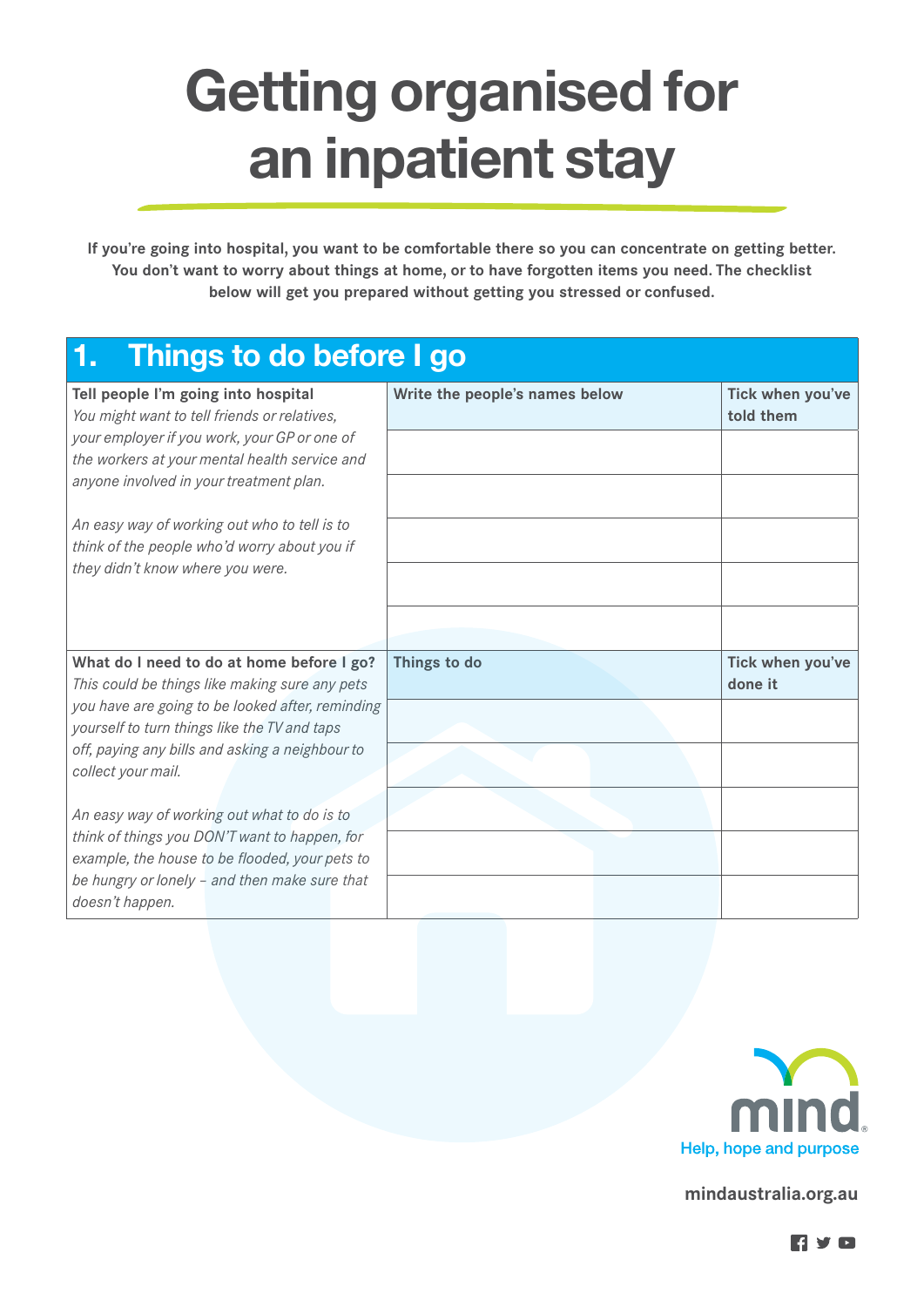## 2. Things to find out before I go into the hospital

| Question                                                                                                                                                                           | Answer |  |  |
|------------------------------------------------------------------------------------------------------------------------------------------------------------------------------------|--------|--|--|
| <b>About my stay</b>                                                                                                                                                               |        |  |  |
| What do I need to bring?                                                                                                                                                           |        |  |  |
| Do I have to bring my medication*?<br>*You will not be able to self-medicate.                                                                                                      |        |  |  |
| Can I bring my mobile phone?                                                                                                                                                       |        |  |  |
| Can I have my mobile phone on the ward with me if it<br>has a camera?                                                                                                              |        |  |  |
| Can I bring headphones?                                                                                                                                                            |        |  |  |
| Do I have to share a room?                                                                                                                                                         |        |  |  |
| Can I smoke?                                                                                                                                                                       |        |  |  |
| Will I have internet access/can I bring my computer?                                                                                                                               |        |  |  |
| What personal products can I bring, for example<br>shampoo, nail polish, wet razor, electric razor?<br>*If you are quite unwell, you will most likely not be able to have a razor. |        |  |  |
| Am I allowed to have visitors?                                                                                                                                                     |        |  |  |
| Will I be able to leave the unit?                                                                                                                                                  |        |  |  |
| Will I have a locker for my valuables?                                                                                                                                             |        |  |  |
| Will I be able to wash my clothes or will I need to bring<br>enough for my whole stay?                                                                                             |        |  |  |
| Can I bring food or drink?                                                                                                                                                         |        |  |  |
| <b>About my treatment</b>                                                                                                                                                          |        |  |  |
| How often will I see a psychiatrist/doctor?                                                                                                                                        |        |  |  |
| Will they speak to my current doctor/psychiatrist?                                                                                                                                 |        |  |  |
| Will my current mental health provider be involved in my<br>treatment plan?                                                                                                        |        |  |  |
| Will they speak to my carer and involve them in my<br>treatment plan?                                                                                                              |        |  |  |
| How long before I leave will discharge planning start?                                                                                                                             |        |  |  |
| You may have special requirements e.g. relating to your<br>diet or religion. Make sure to ask the hospital how they<br>can accommodate these.                                      |        |  |  |